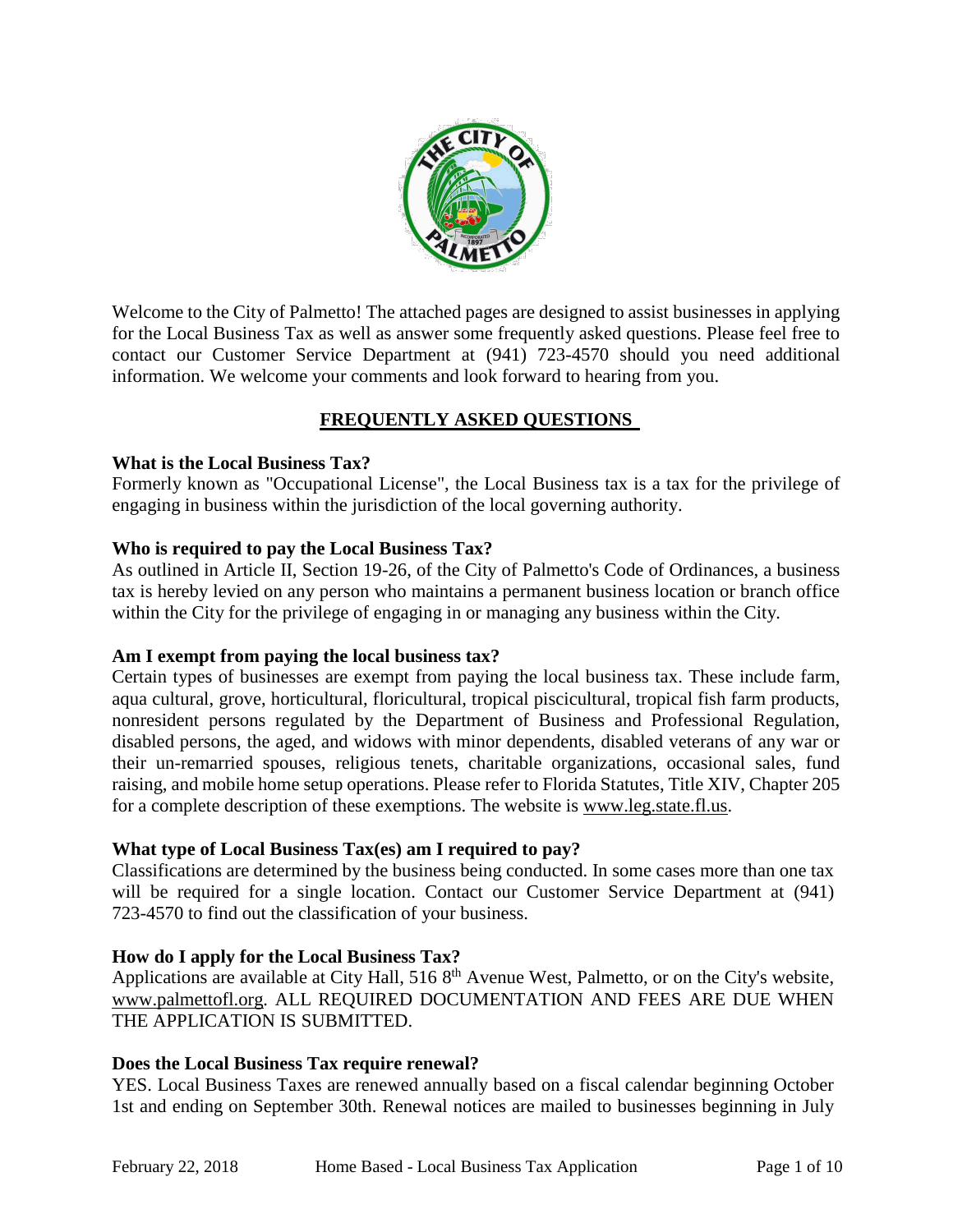and renewal fees must be received no later than September 30th to avoid penalties.

#### **I am starting a business on April 1st. Do I have to pay the full year's tax?**

Any business obtaining a new license from April 1<sup>st</sup> through September 30th shall only pay one half (50%) the full tax for the year. You will be required to renew by October 1st of that year paying the full annual amount every year after.

#### **When will I receive my Local Business Tax Receipt?**

Once your application has been received, processing usually takes less than ten (10) business days. The business tax receipts are mailed directly to the business address or you can arrange to pick up the business tax receipt at City Hall.

#### **I am selling my business/transferring ownership. Is my license transferable?**

YES. There is a form you and the new owners will need to complete in addition to a \$5.00 transfer fee. You may obtain this form online at [www.palmettofl.org](http://www.palmettofl.org/) or at City Hall located at 516 8<sup>th</sup> Avenue West.

#### **I am moving my business to another location. Will I need a new local business tax receipt?**

YES. You will be required to fill out a new application, complete the transfer of location form, and have an inspection of the new site. There is a \$40.00 fee for the inspection and a \$5.00 fee for the transfer of the new business license tax. Forms are available online at [www.palmettofl.org](http://www.palmettofl.org/) or at City Hall located at  $5168^{\text{th}}$  Avenue West.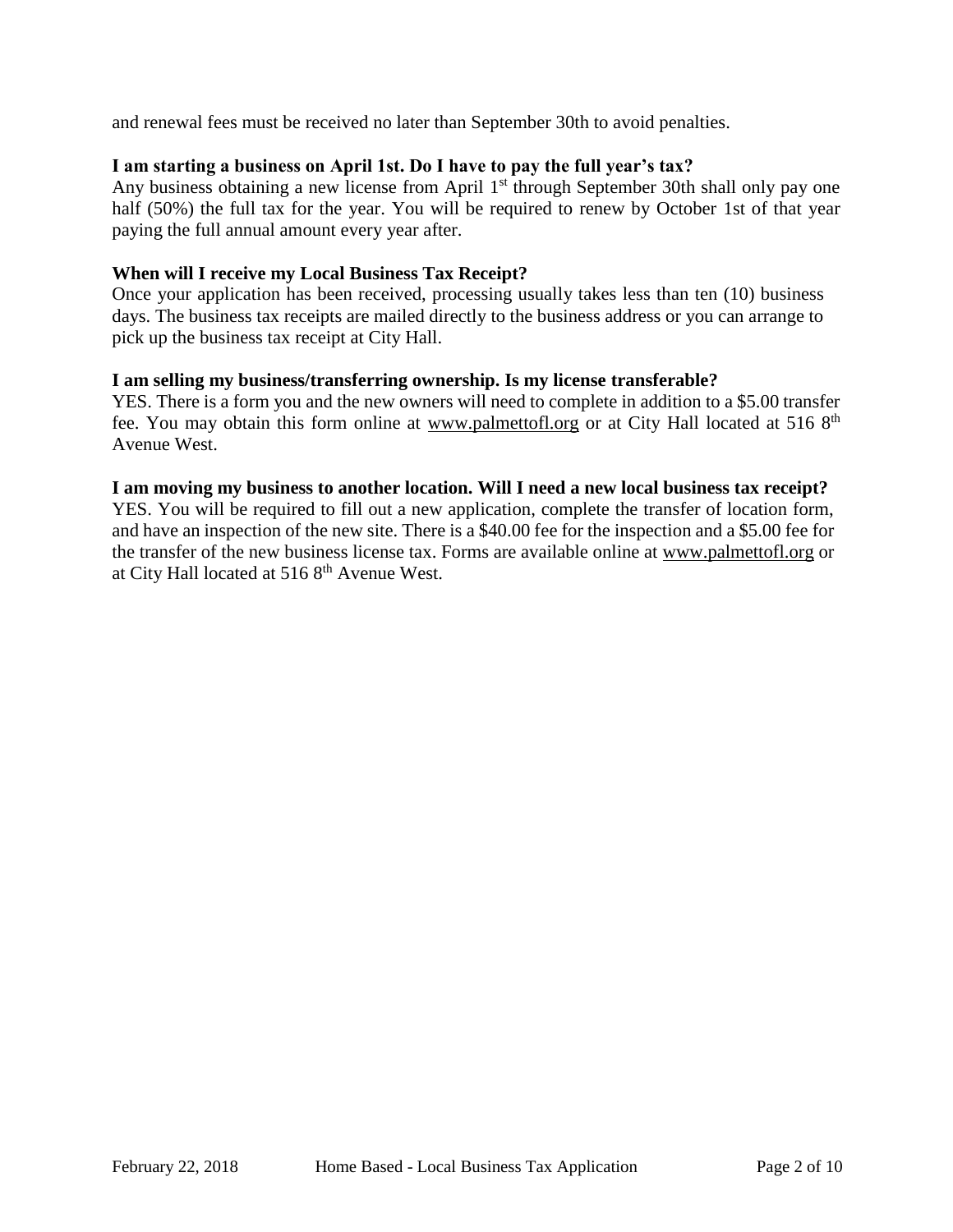## **LOCAL BUSINESS TAX RECEIPT PROCESS**

City of Palmetto -516 8th Avenue West

- 1 In order to obtain a Local Business Tax Receipt and to open a business within the incorporated areas of the City, applicants may pick up an application online at [www.palmettofl.org](http://www.palmettofl.org/) or at City Hall or Public Works.
- 2 Once the application is complete and all the fees are paid at City Hall, the application is forwarded to the Planning & Zoning department for their approval and signature.
- 3 The application is then submitted to the Building department to schedule needed inspections. The Building department will complete the inspections in conjunction with North River Fire department and sign off on the application.
- 4 Once the application has received approvals from the Planning department, Building department, and Fire department, the application will be forwarded to the City Clerk at City Hall for a final approval and signature.
- 5 The final application will then be scanned into the official record and marked as "Complete". The completed application will then be available to all involved departments.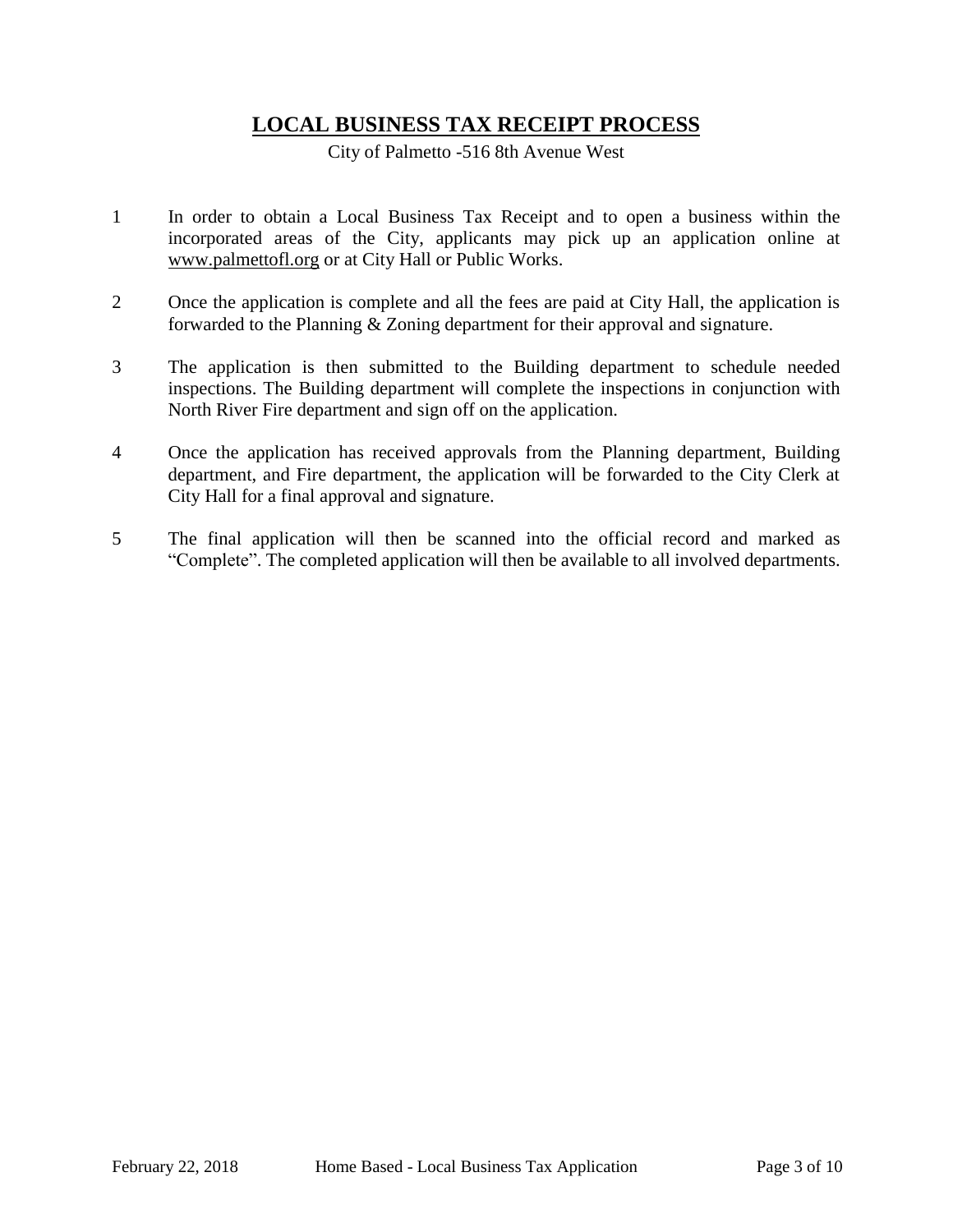# **APPLICATION FOR LOCAL BUSINESS TAX - HOME BASED**

516 8TH AVENUE WEST, PALMETTO, FL 34221

### **TO BE COMPLETED BY APPLICANT: PLEASE PRINT CLEARLY**

| <b>Business Name:</b><br>1.                                                                                                                                                                                                     |              |                                                                                                       |
|---------------------------------------------------------------------------------------------------------------------------------------------------------------------------------------------------------------------------------|--------------|-------------------------------------------------------------------------------------------------------|
| 2. Business Owner's Name:                                                                                                                                                                                                       |              | Phone #:                                                                                              |
| 3. Business Address:                                                                                                                                                                                                            |              |                                                                                                       |
| 4. Business Phone:                                                                                                                                                                                                              | Fax:         |                                                                                                       |
|                                                                                                                                                                                                                                 |              |                                                                                                       |
| City:<br><u> 1989 - Johann Barnett, fransk politik (d. 1989)</u>                                                                                                                                                                | State:       | Zip: $\qquad \qquad \qquad$                                                                           |
|                                                                                                                                                                                                                                 |              | Title:                                                                                                |
| Phone #:                                                                                                                                                                                                                        | Alternate #: |                                                                                                       |
| 7. Email:                                                                                                                                                                                                                       | Website:     |                                                                                                       |
| 8. Emergency Contact(s)                                                                                                                                                                                                         |              |                                                                                                       |
| Name:                                                                                                                                                                                                                           |              | Phone #: $\frac{1}{\sqrt{1-\frac{1}{2}} \cdot \frac{1}{2}}$                                           |
| Name:                                                                                                                                                                                                                           |              | Phone #: $\sqrt{\frac{2}{1-\frac{1}{2}} \cdot \frac{1}{2-\frac{1}{2}} \cdot \frac{1}{2-\frac{1}{2}}}$ |
| Name: Name and the set of the set of the set of the set of the set of the set of the set of the set of the set of the set of the set of the set of the set of the set of the set of the set of the set of the set of the set o  |              | Phone #: $\frac{1}{2}$                                                                                |
| 9. Property Owner                                                                                                                                                                                                               |              |                                                                                                       |
| (if different than above):                                                                                                                                                                                                      |              | Phone #:                                                                                              |
| 10. Driver's License # or ID information of applicant                                                                                                                                                                           |              |                                                                                                       |
| Type:                                                                                                                                                                                                                           | $DL/ID$ #:   |                                                                                                       |
| 11. Business Type: Individual $\Box$ Partnership $\Box$                                                                                                                                                                         |              | $Corporation$ $\Box$ ID #:                                                                            |
| If a partnership or corporation, list all names and addresses of all officers and directors<br>(Attach additional pages of necessary).                                                                                          |              |                                                                                                       |
| Name: $\frac{1}{\sqrt{1-\frac{1}{2}} \cdot \frac{1}{2}}$                                                                                                                                                                        | Address:     | Position:                                                                                             |
| Name:                                                                                                                                                                                                                           | Address:     | Position:                                                                                             |
| 12. Tax ID#:                                                                                                                                                                                                                    |              |                                                                                                       |
| 13. Fictitious Name Registration Date:                                                                                                                                                                                          |              |                                                                                                       |
| 14. Nature of Business -Provide a detailed explanation of the activities that will be conducted.<br>Attach additional pages of necessary. I acknowledge that my business will be limited to the<br>activities described herein. |              |                                                                                                       |
|                                                                                                                                                                                                                                 |              |                                                                                                       |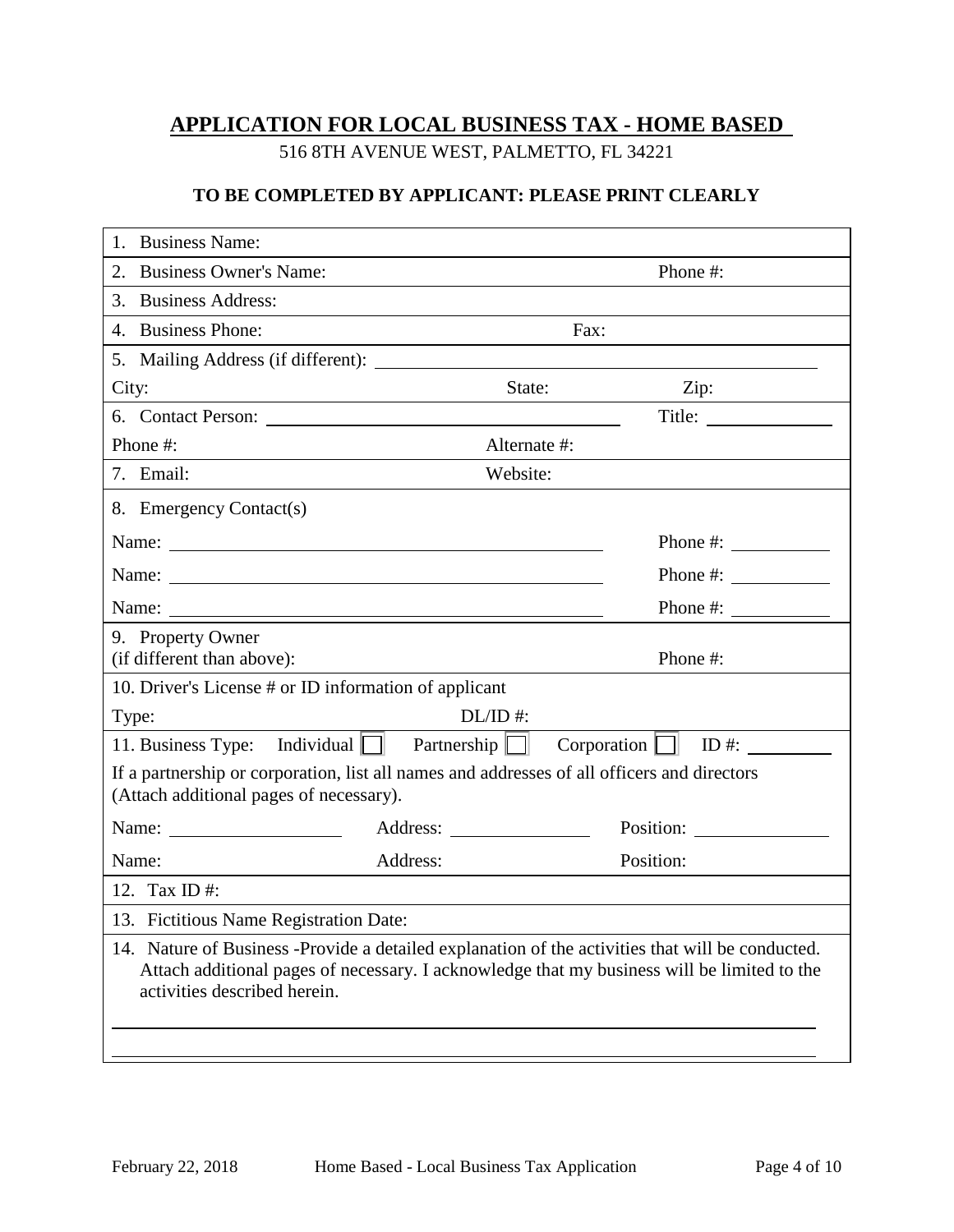### **PLEASE INCLUDE THE FOLLOWING IF APPLICABLE TO YOUR BUSINESS:**

15. Professional License Type (Please include copy with application)

16. HRS Report (Applicable to daycare, preschool, etc. Please include copy with application)

## **SIGNATURES & CERTIFICATIONS**

| listed above, for the purpose of operating the above listed business. I certify that all information<br>supplied to the City of Palmetto on my application for Local Business Tax is true and correct. I<br>acknowledge the City of Palmetto's right to revoke my tax receipt and take any other legal means<br>necessary in accordance with Chapter 19, Article II of the Code of Ordinances, City of Palmetto,<br>Florida. I understand the issuance of a business license tax receipt does not constitute proof of<br>compliance with other City, County, State, and Federal regulations. |      |
|----------------------------------------------------------------------------------------------------------------------------------------------------------------------------------------------------------------------------------------------------------------------------------------------------------------------------------------------------------------------------------------------------------------------------------------------------------------------------------------------------------------------------------------------------------------------------------------------|------|
|                                                                                                                                                                                                                                                                                                                                                                                                                                                                                                                                                                                              |      |
|                                                                                                                                                                                                                                                                                                                                                                                                                                                                                                                                                                                              |      |
| Subscribed before me this $\frac{day \text{ of}}{my}$ and $\frac{day}{my}$ and $\frac{dy}{my}$ and $\frac{dy}{my}$ are $\frac{dy}{my}$ and $\frac{dy}{my}$ are $\frac{dy}{my}$ are $\frac{dy}{my}$ and $\frac{dy}{my}$ are $\frac{dy}{my}$ and $\frac{dy}{my}$ are $\frac{dy}{my}$ and $\frac{dy}{my}$ are $\frac{dy}{my}$<br>identification and did not take an oath                                                                                                                                                                                                                        |      |
|                                                                                                                                                                                                                                                                                                                                                                                                                                                                                                                                                                                              | Seal |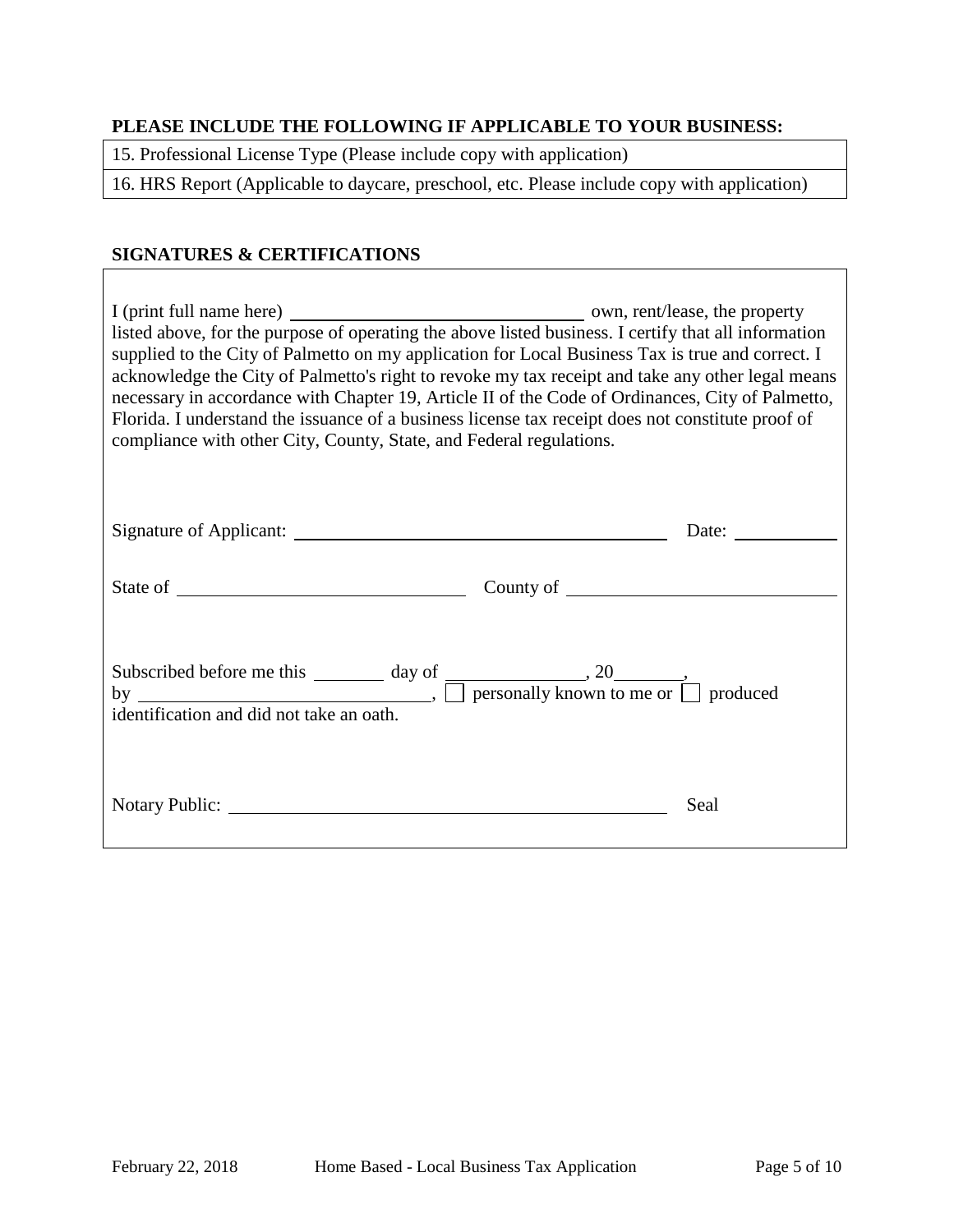## **RESIDENTIAL AFFIDAVIT**

I (print full name here) own, rent/lease, the property listed above, for the purpose of operating the above listed business. I certify that all information supplied to the City of Palmetto on my application for Local Business Tax is true and correct. I acknowledge the City of Palmetto's right to revoke my tax receipt and take any other legal means necessary in accordance with Chapter 19, Article II of the Code of Ordinances, City of Palmetto, Florida.

- 1 No person shall be employed other than members of the immediate family residing on the premises.
- 2 The use of the dwelling unit for the home occupation shall be clearly incidental and secondary to its use for residential purposes. Not more than twenty-five (25) percent (%) of the floor area of the dwelling unit shall be used in the conduct of the home occupation; and no outside display, storage, or use of land is permitted.
- 3 There shall be no change in the outside appearance of the building or premises as a result of such occupation with the exception of an unlighted sign or nameplate, not more than one (1) square foot in area, attached to and not projecting from the building.
- 4 No home occupation shall be conducted in any accessory building.
- 5 No mechanical equipment shall be used on the premises except such that is normally used for purely domestic or household purposes, nor shall it create levels of noise, vibration, glare, fumes, odors, or electrical interference detectable to the normal senses outside the dwelling unit in excess of that normally associated with household use. In the case of electrical interference, no equipment or process shall be used which creates visual or audible interference in any radio or television sets off the premises or causes fluctuations in line voltage in excess of that normally associated with household use.
- 6 No traffic shall be generated by such home occupation in greater volume than would normally be expected from the principal use. Any need for off-street parking shall be met in an area other than in the required front yard.
- 7 Comply with other applicable laws and ordinances, including but not limited to, the business tax ordinance of the city.

## **AFFIDAVIT CONTINUED ON THE NEXT PAGE**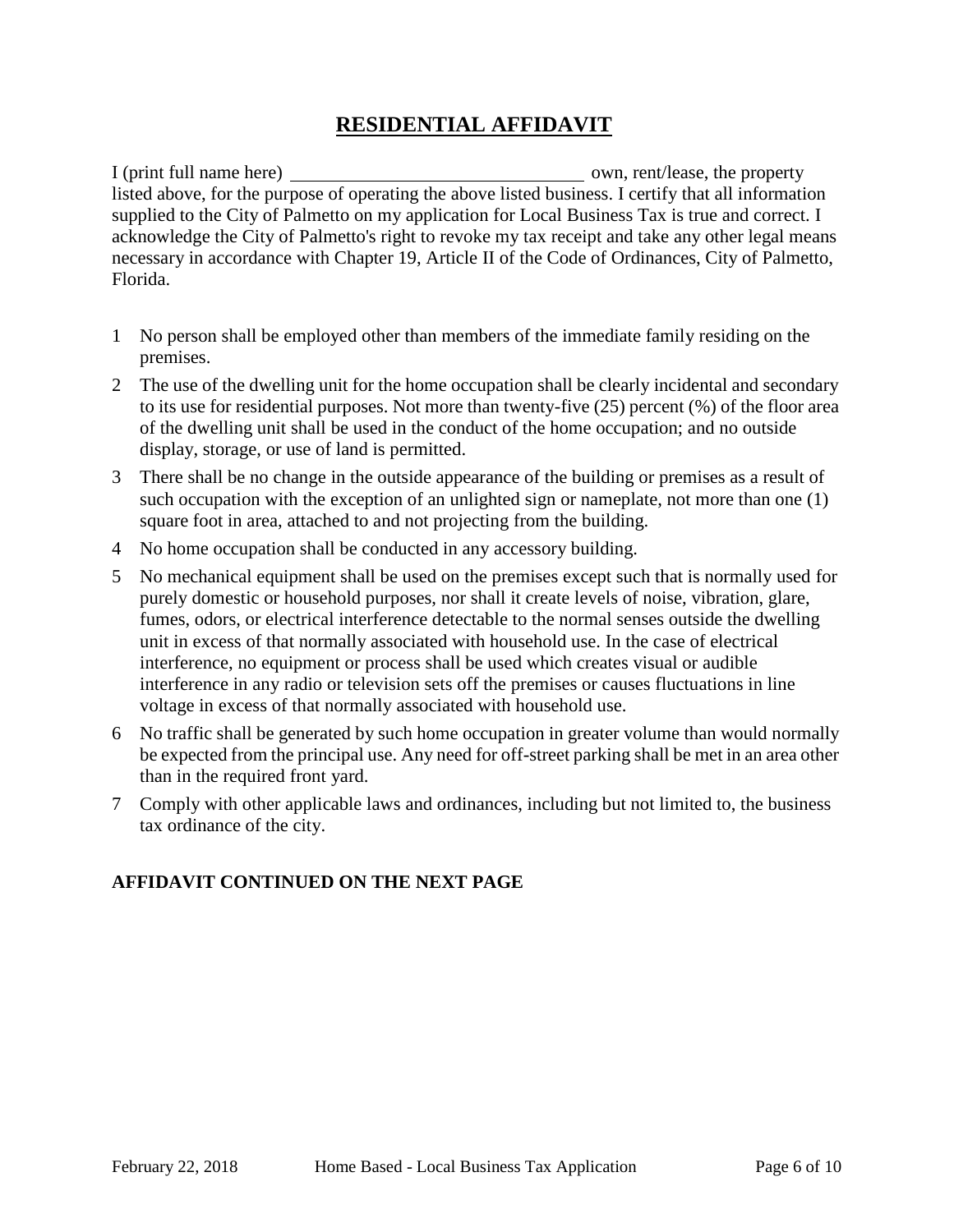## **SIGNATURES & CERTIFICATIONS**

|                                                                                                                                                                                                             | Date: $\qquad \qquad$ |
|-------------------------------------------------------------------------------------------------------------------------------------------------------------------------------------------------------------|-----------------------|
|                                                                                                                                                                                                             |                       |
| Subscribed before me this $\frac{day \text{ of}}{my}$ and $\frac{dy}{dy}$ , $\frac{20}{my}$ , $\frac{1}{my}$ personally known to me or $\frac{my}{my}$ produced<br>identification and did not take an oath. |                       |
|                                                                                                                                                                                                             | Seal                  |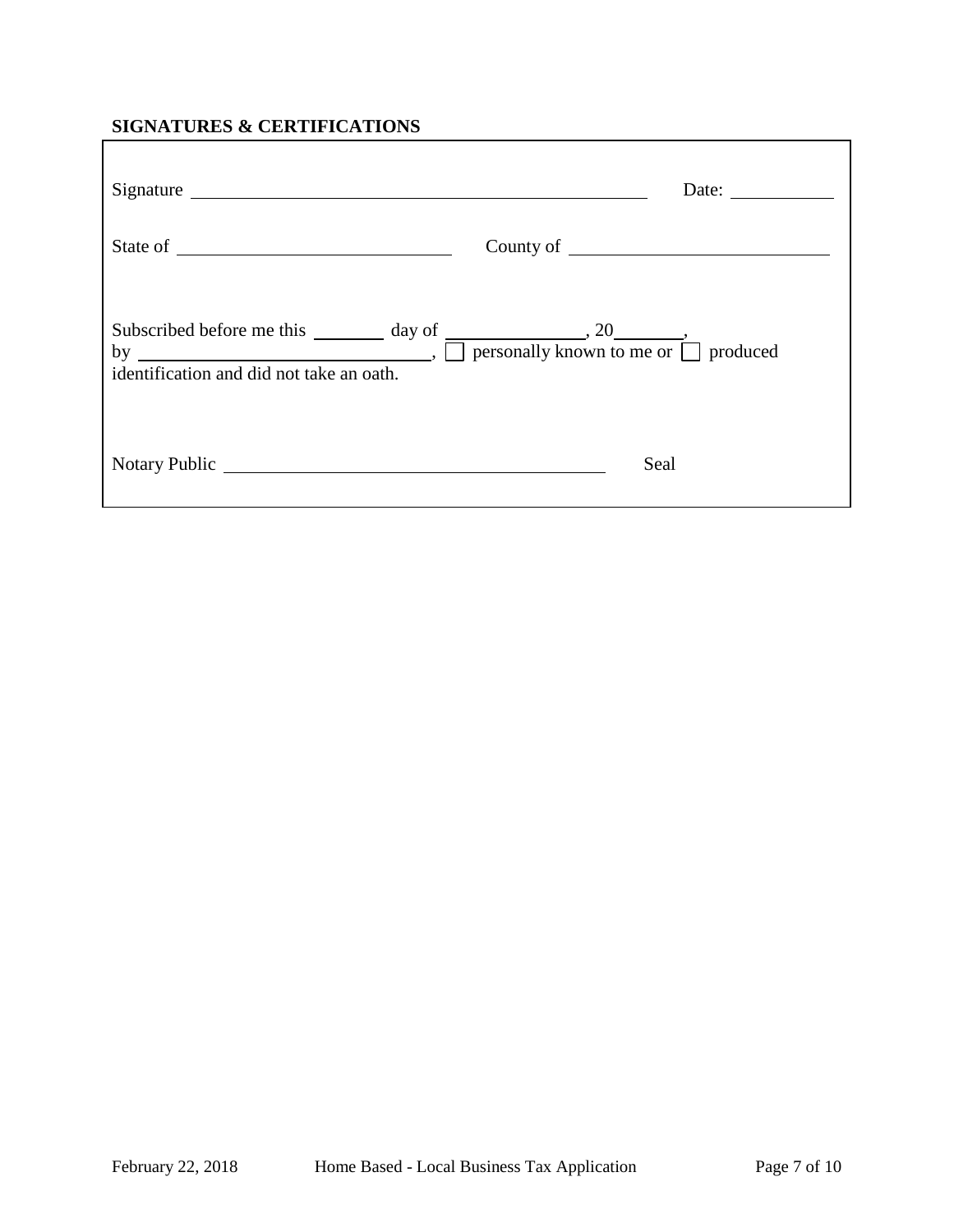# **EMERGENCY AFTER-HOURS CONTACTS FOR CITY OF PALMETTO POLICE DEPARTMENT**

1115 10th St W, Palmetto, FL 34221 (941) 721-2000

| Business Name: 2008. [2016] The Manuscript Contract of Manuscript Contract of Manuscript Contract Oriental Contract Oriental Contract Oriental Contract Oriental Contract Oriental Contract Oriental Contract Oriental Contrac |        |
|--------------------------------------------------------------------------------------------------------------------------------------------------------------------------------------------------------------------------------|--------|
|                                                                                                                                                                                                                                |        |
|                                                                                                                                                                                                                                |        |
|                                                                                                                                                                                                                                |        |
|                                                                                                                                                                                                                                |        |
| <b>Emergency Contact(s):</b>                                                                                                                                                                                                   |        |
|                                                                                                                                                                                                                                | Phone: |
|                                                                                                                                                                                                                                |        |
| Name: Name and the set of the set of the set of the set of the set of the set of the set of the set of the set of the set of the set of the set of the set of the set of the set of the set of the set of the set of the set o |        |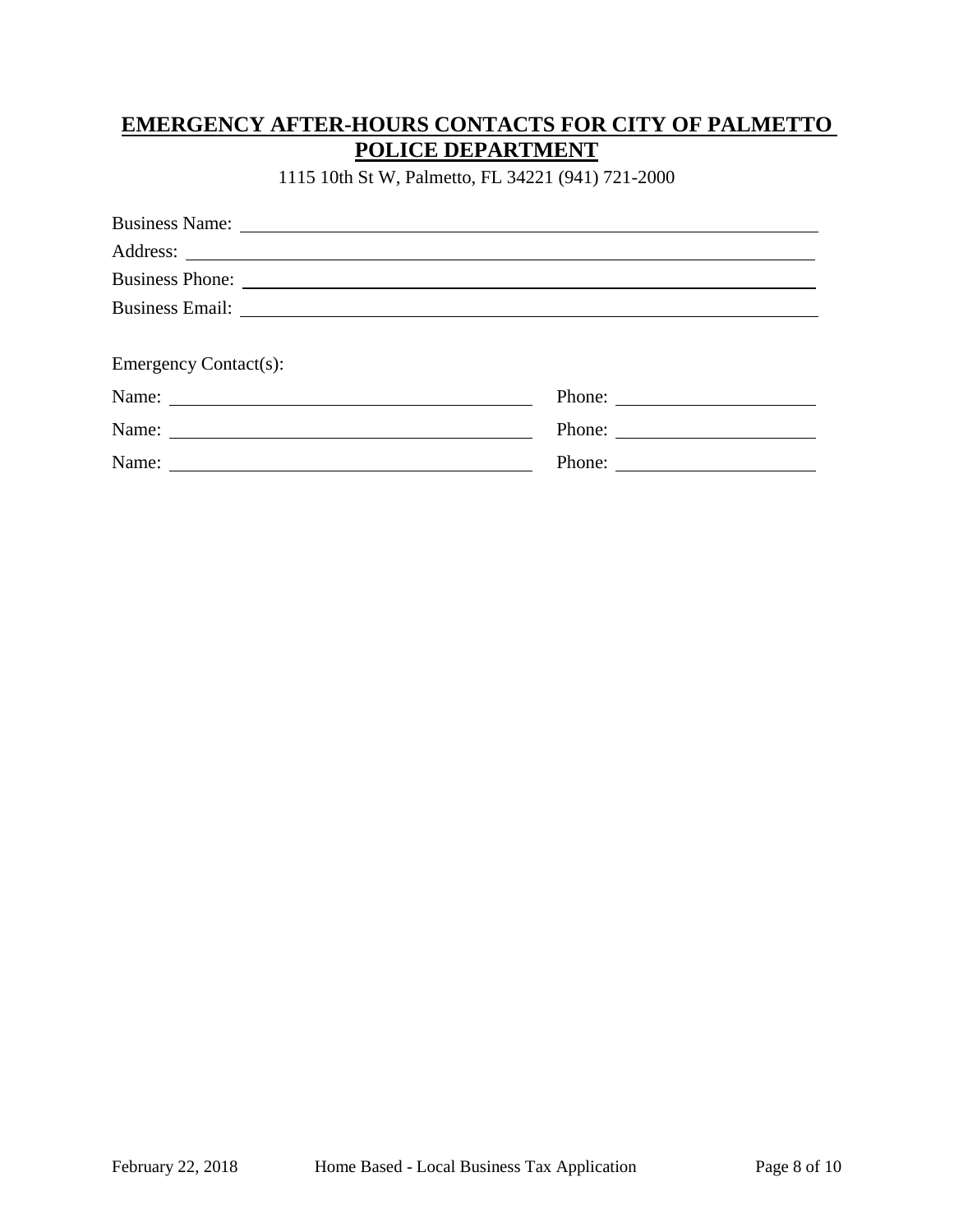# **APPLICATION FOR LOCAL BUSINESS TAX – HOME BASED**

516 8th Avenue West, Palmetto, FL 34221

## **TO BE COMPLETED BY THE CITY OF PALMETTO**

| Location Code:                                            |  |               |  |
|-----------------------------------------------------------|--|---------------|--|
| <b>Business Name:</b>                                     |  | Date:         |  |
| Application received by:                                  |  |               |  |
| <b>Location Address:</b>                                  |  |               |  |
| <b>Mailing Address:</b>                                   |  |               |  |
|                                                           |  |               |  |
| Fee Due (Application + Inspection Fee): $\$<br>Date Paid: |  |               |  |
|                                                           |  |               |  |
| Inspection Dates / Notes:                                 |  |               |  |
|                                                           |  |               |  |
|                                                           |  | License Type: |  |

### **APPROVALS:**

| <b>Building Dept.:</b> Received by: | Date: |
|-------------------------------------|-------|
| <b>Building Approval:</b>           | Date: |
| <b>Electrical Approval:</b>         | Date: |
| <b>Mechanical Approval:</b>         | Date: |
| Plumbing Approval:                  | Date: |
| Final Inspection Completed:         | Date: |

| <b>Planning &amp; Zoning:</b> Received by: |                              | Date: |
|--------------------------------------------|------------------------------|-------|
| Approval:                                  |                              | Date: |
| Zoning:                                    | <b>Future Land Use Code:</b> |       |

| <b>Fire Department:</b> Received by: | Date: |
|--------------------------------------|-------|
| Approval:                            | Date: |

| <b>City Clerk's Office:</b> Received by: | Date: |
|------------------------------------------|-------|
| Approval:                                | Date: |